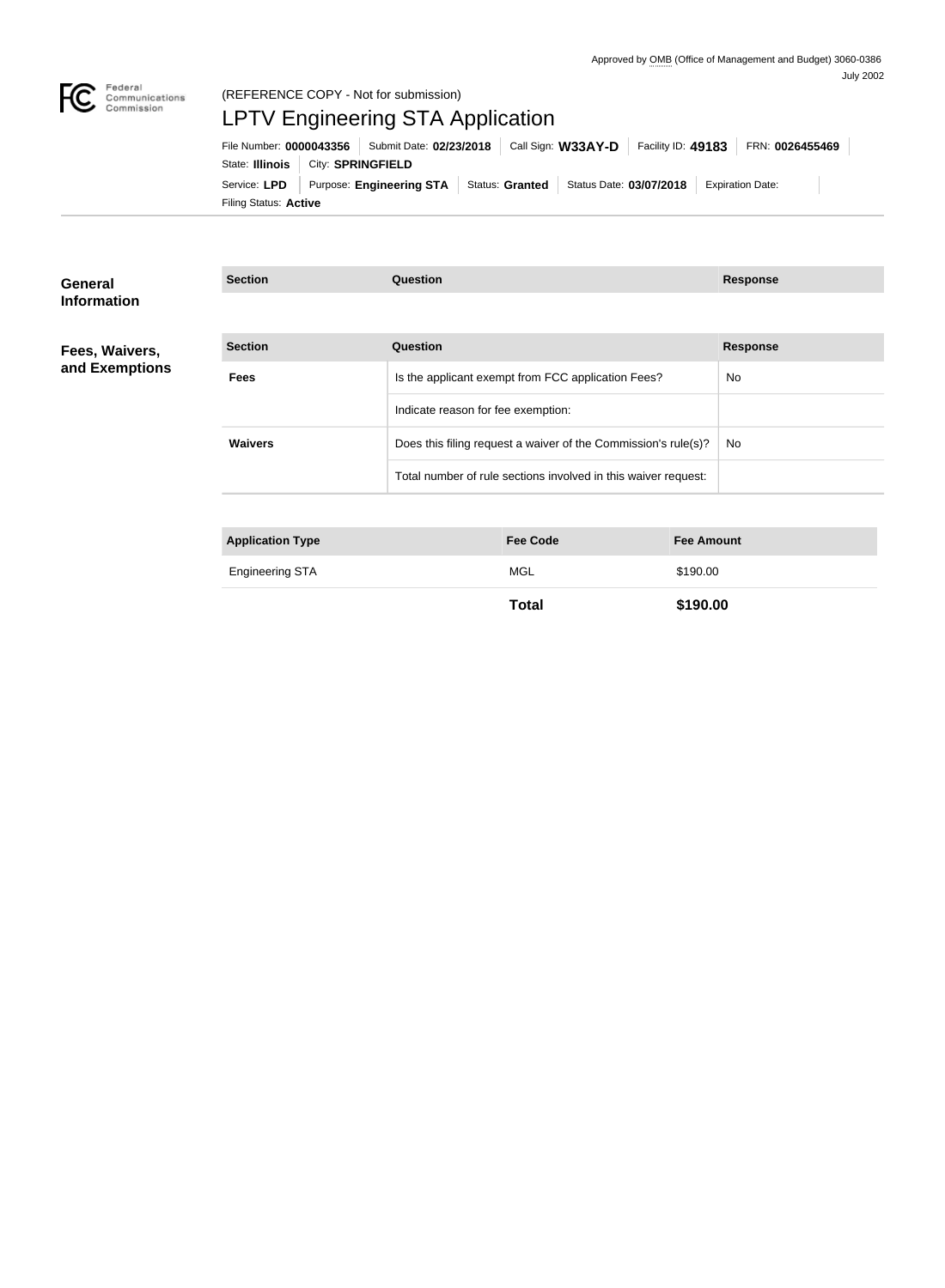#### **Applicant Name, Type, and Contact Information**

| <b>Applicant</b>                                                                             | <b>Address</b>                                                                                        | <b>Phone</b>            | Email                          | <b>Applicant</b><br><b>Type</b> |
|----------------------------------------------------------------------------------------------|-------------------------------------------------------------------------------------------------------|-------------------------|--------------------------------|---------------------------------|
| THE EDGE SPECTRUM, INC.<br><b>Applicant</b><br>Doing Business As: THE EDGE<br>SPECTRUM, INC. | Patricia R Lane<br>7829 CENTER<br>BLVD, SE<br>#190<br>SNOQUALMIE, WA<br>98065<br><b>United States</b> | $+1$ (206) 963-<br>2198 | VF@EDGESPECTRUM.<br><b>COM</b> | Other                           |

#### **Authorization Holder Name**

 $\Box$  Check box if the Authorization Holder name is being updated because of the sale (or transfer of control) of the Authorization(s) to another party and for which proper Commission approval has not been received or proper notification provided.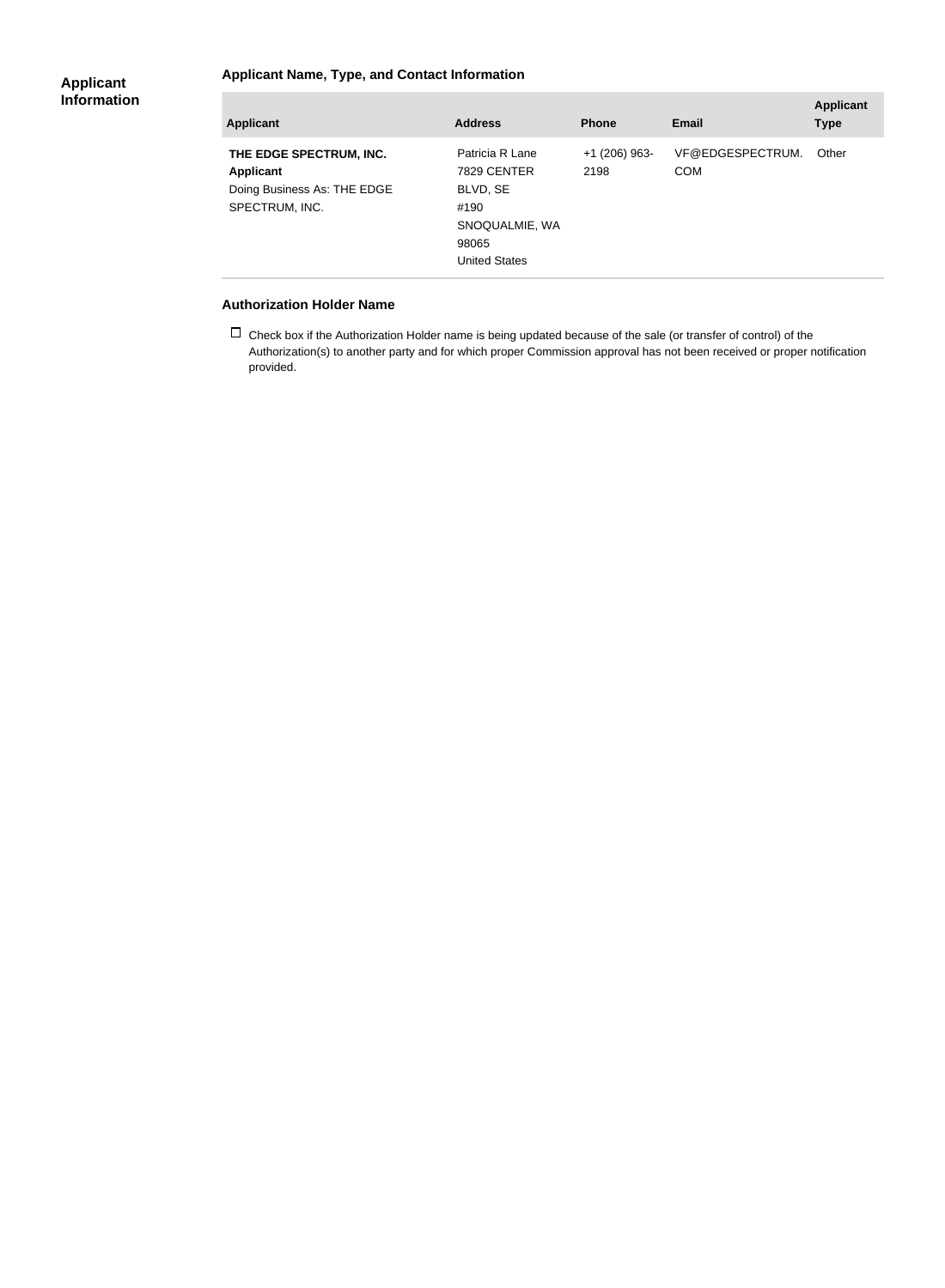| <b>Contact</b><br><b>Representatives</b><br>(3) | <b>Contact Name</b>                                                                                    | <b>Address</b>                                                       | <b>Phone</b>            | <b>Email</b>                | <b>Contact Type</b>         |
|-------------------------------------------------|--------------------------------------------------------------------------------------------------------|----------------------------------------------------------------------|-------------------------|-----------------------------|-----------------------------|
|                                                 | Byron W. St. Clair W. St.<br><b>Clair</b><br>B. W. St. Clair                                           | 2355 Ranch Drive<br>Westminster, CO<br>80234<br><b>United States</b> | $+1$ (303) 465-<br>5742 | stcl@comcast.net            | Technical<br>Representative |
|                                                 | <b>Randy Weiss Weiss</b><br>Edge Spectrum, Inc.                                                        | PO Box 54025<br>Hurst, TX 76054<br><b>United States</b>              | +1 (972) 291-<br>3750   | randy@crosstalk.org         | Legal Representative        |
|                                                 | <b>Caleb Weiss</b><br><i><b>Vice President Network</b></i><br><b>Operations</b><br>Edge Spectrum, Inc. | PO Box 54025<br>Hurst, TX 76054-<br>4025<br><b>United States</b>     | +1 (972) 291-<br>3750   | cweiss@edgespectrum.<br>com | Legal Representative        |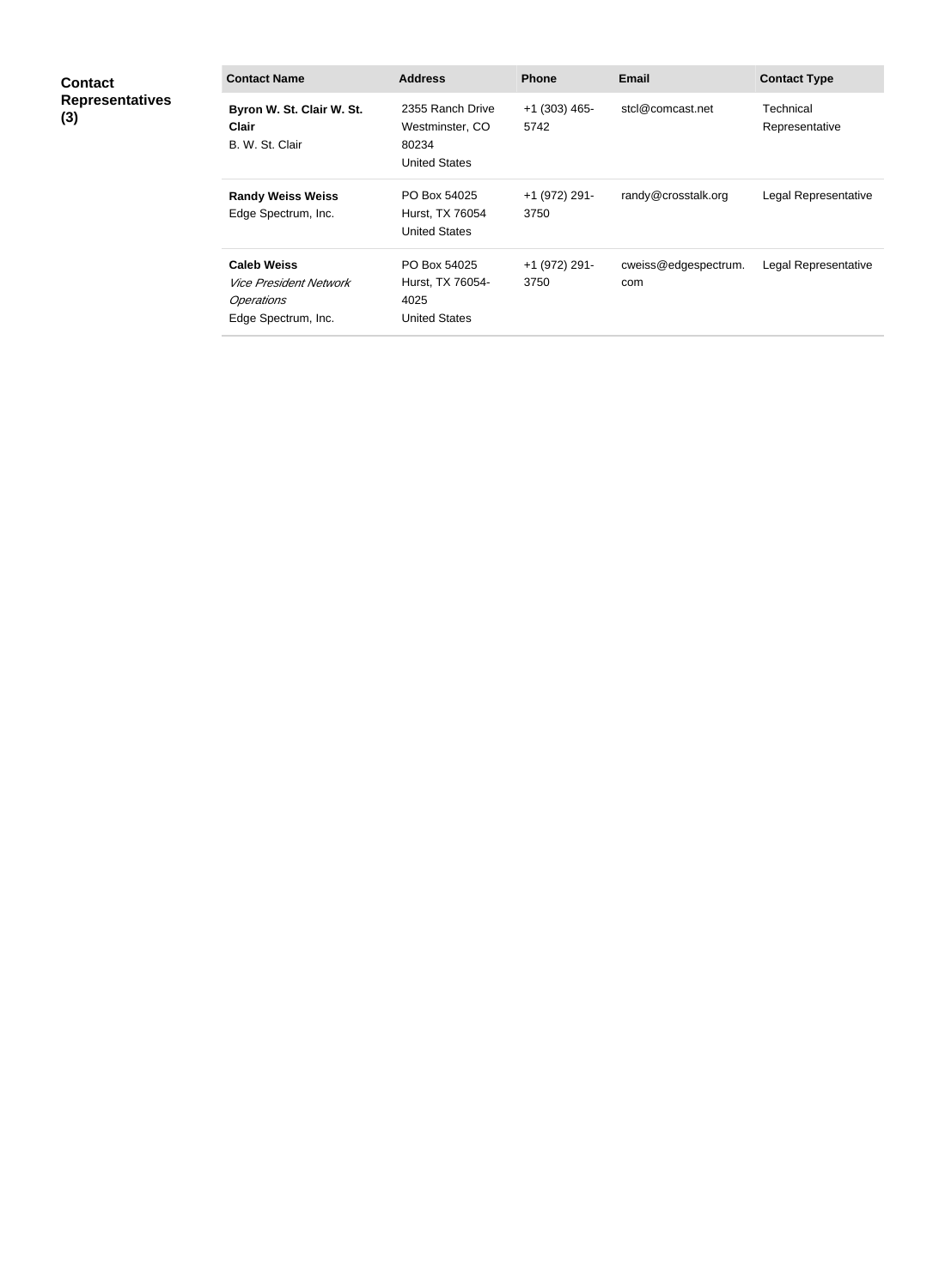| <b>Channel and</b> |  |
|--------------------|--|
| <b>Facility</b>    |  |
| <b>Information</b> |  |

| <b>Section</b>     | Question    | <b>Response</b> |
|--------------------|-------------|-----------------|
| <b>Facility ID</b> | 49183       |                 |
| State              | Illinois    |                 |
| City               | SPRINGFIELD |                 |
| <b>LPD Channel</b> | 33          |                 |

## **Primary station proposed to be rebroadcast:**

**Facility Id Call Sign City State**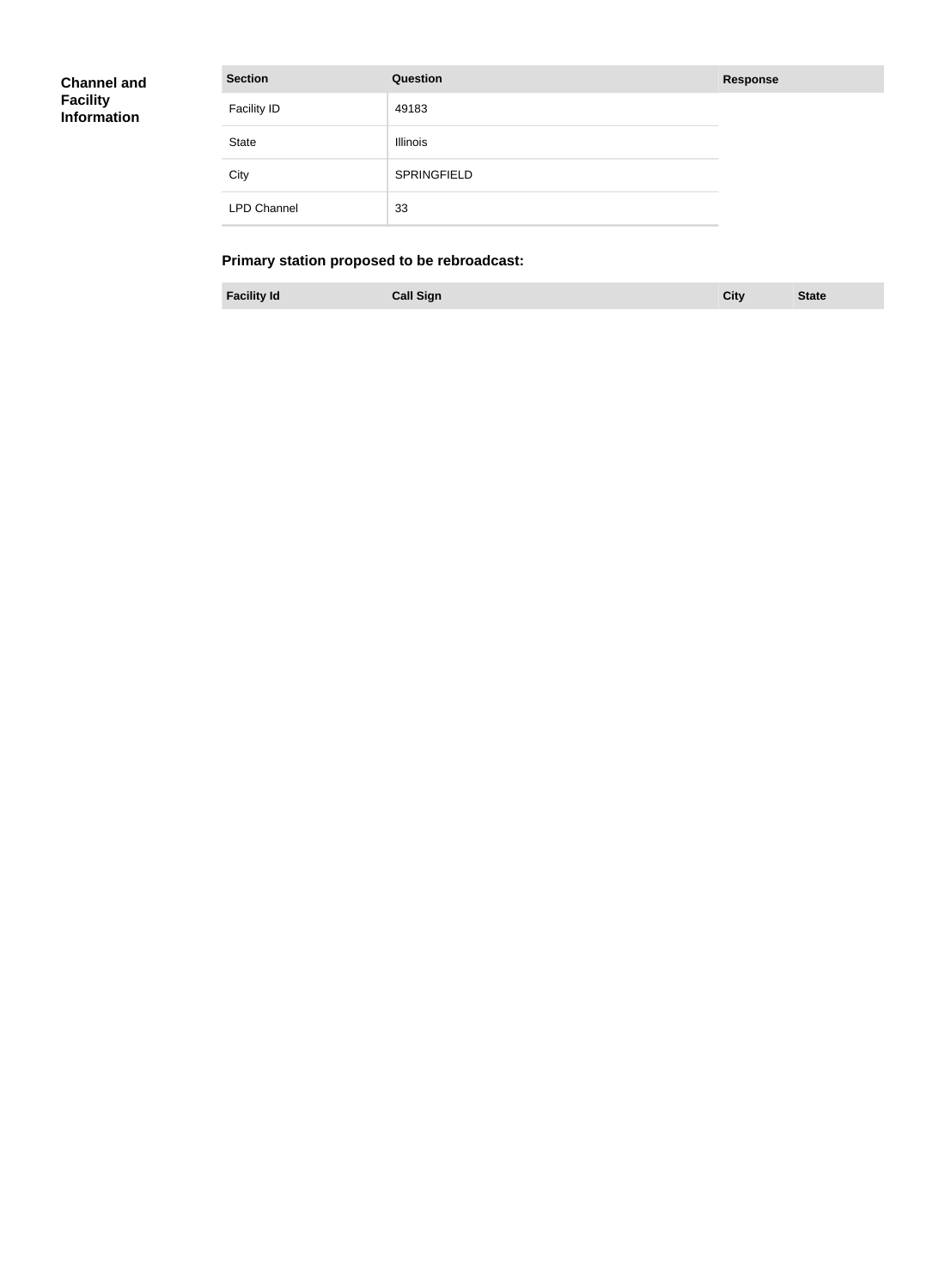| <b>Antenna Location</b><br>Data | <b>Section</b>                                  | <b>Question</b>                                                    | <b>Response</b>         |
|---------------------------------|-------------------------------------------------|--------------------------------------------------------------------|-------------------------|
|                                 | <b>Antenna Structure</b><br><b>Registration</b> | Do you have an FCC Antenna Structure Registration (ASR)<br>Number? | Yes                     |
|                                 |                                                 | <b>ASR Number</b>                                                  | 1055345                 |
|                                 | <b>Coordinates (NAD83)</b>                      | Latitude                                                           | 39° 46′ 51.2″ N+        |
|                                 |                                                 | Longitude                                                          | 089° 36' 18.2" W-       |
|                                 |                                                 | Structure Type                                                     | NTOWER-Multiple structs |
|                                 |                                                 | <b>Overall Structure Height</b>                                    | 125.6 meters            |
|                                 |                                                 | <b>Support Structure Height</b>                                    | 120.4 meters            |
|                                 |                                                 | Ground Elevation (AMSL)                                            | 177.4 meters            |
|                                 | <b>Antenna Data</b>                             | Height of Radiation Center Above Ground Level                      | 10 meters               |
|                                 |                                                 | Height of Radiation Center Above Mean Sea Level                    | 187.4 meters            |
|                                 |                                                 | <b>Effective Radiated Power</b>                                    | .5 kW                   |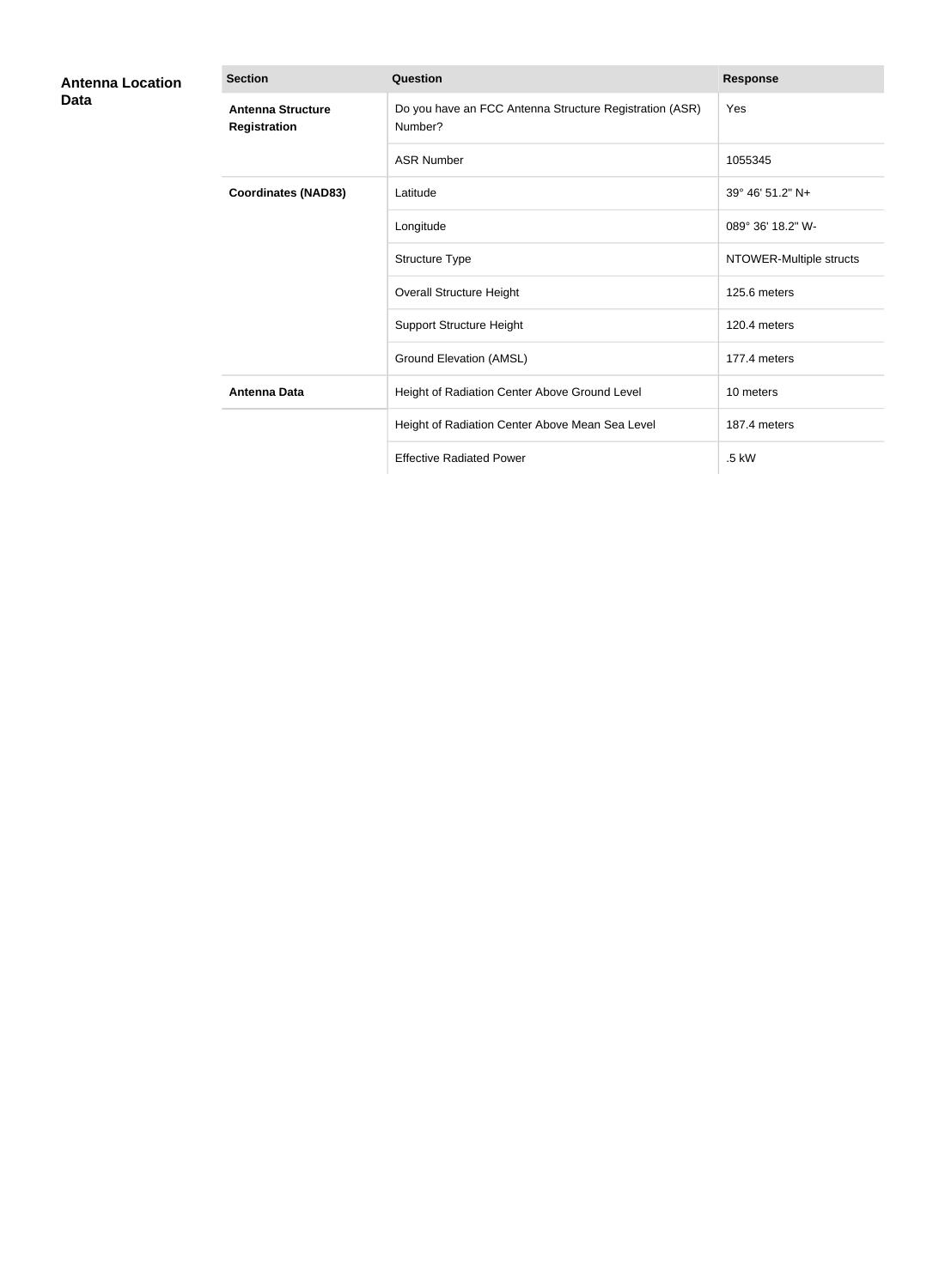| Antenna<br><b>Technical Data</b> | <b>Section</b>                               | Question                                                                                                                                            | <b>Response</b> |
|----------------------------------|----------------------------------------------|-----------------------------------------------------------------------------------------------------------------------------------------------------|-----------------|
|                                  | <b>Antenna Type</b>                          | Antenna Type                                                                                                                                        | Off the Shelf   |
|                                  |                                              | Do you have an Antenna ID?                                                                                                                          | Yes             |
|                                  |                                              | Antenna ID                                                                                                                                          | 20778           |
|                                  | <b>Antenna Manufacturer and</b>              | Manufacturer:                                                                                                                                       | <b>SCA</b>      |
|                                  | <b>Model</b>                                 | Model                                                                                                                                               | CL-1469         |
|                                  |                                              | Rotation                                                                                                                                            | 300 degrees     |
|                                  |                                              | <b>Electrical Beam Tilt</b>                                                                                                                         | Not Applicable  |
|                                  |                                              | <b>Mechanical Beam Tilt</b>                                                                                                                         | Not Applicable  |
|                                  |                                              | toward azimuth                                                                                                                                      |                 |
|                                  |                                              | Polarization                                                                                                                                        | Horizontal      |
|                                  | <b>Elevation Radiation</b><br><b>Pattern</b> | Does the proposed antenna propose elevation radiation<br>patterns that vary with azimuth for reasons other than the<br>use of mechanical beam tilt? | No              |
|                                  |                                              | Uploaded file for elevation antenna (or radiation) pattern<br>data                                                                                  |                 |
|                                  |                                              | Out-of-Channel Emission Mask:                                                                                                                       | Stringent       |

## **Directional Antenna Relative Field Values (Pre-rotated Pattern)**

| <b>Degree</b> | Value | <b>Degree</b> | Value | <b>Degree</b> | Value | <b>Degree</b> | <b>Value</b> |
|---------------|-------|---------------|-------|---------------|-------|---------------|--------------|
| $\pmb{0}$     | 1     | 90            | 0.01  | 180           | 0.01  | 270           | 0.01         |
| 10            | 0.947 | 100           | 0.01  | 190           | 0.01  | 280           | 0.01         |
| 20            | 0.812 | 110           | 0.01  | 200           | 0.01  | 290           | 0.01         |
| 30            | 0.622 | 120           | 0.01  | 210           | 0.01  | 300           | 0.01         |
| 40            | 0.361 | 130           | 0.01  | 220           | 0.01  | 310           | 0.086        |
| 50            | 0.086 | 140           | 0.01  | 230           | 0.01  | 320           | 0.361        |
| 60            | 0.01  | 150           | 0.01  | 240           | 0.01  | 330           | 0.622        |
| 70            | 0.01  | 160           | 0.01  | 250           | 0.01  | 340           | 0.812        |
| 80            | 0.01  | 170           | 0.01  | 260           | 0.01  | 350           | 0.947        |

### **Additional Azimuths**

| <b>Degree</b> | VΔ |
|---------------|----|
|---------------|----|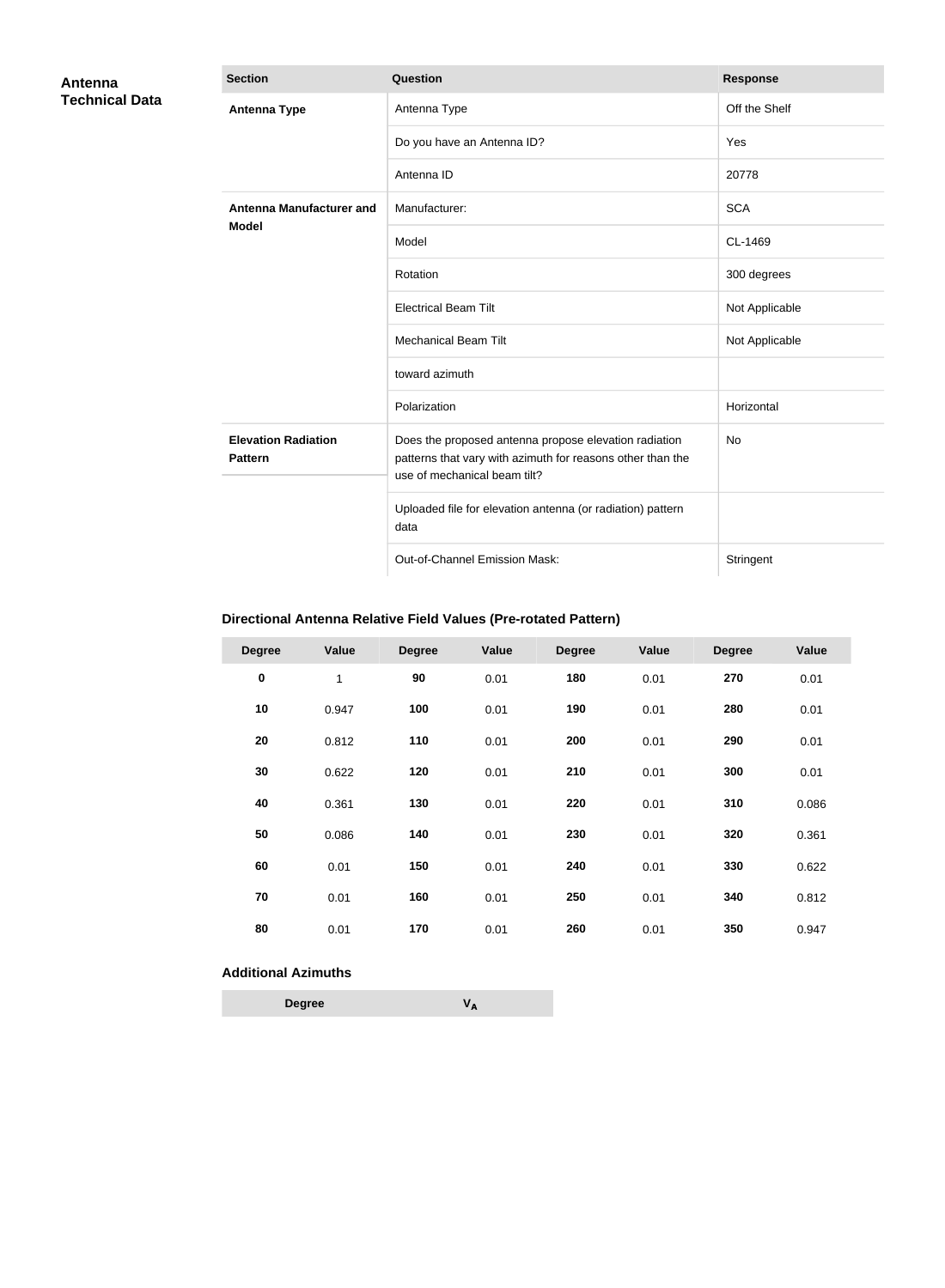| <b>Certification</b> | <b>Section</b>                                    | Question                                                                                                                                                                                                                                                                                                                                                                                                                                                                                                                                                                                                                                                                                                                                                                                                                                                  | <b>Response</b>                                   |
|----------------------|---------------------------------------------------|-----------------------------------------------------------------------------------------------------------------------------------------------------------------------------------------------------------------------------------------------------------------------------------------------------------------------------------------------------------------------------------------------------------------------------------------------------------------------------------------------------------------------------------------------------------------------------------------------------------------------------------------------------------------------------------------------------------------------------------------------------------------------------------------------------------------------------------------------------------|---------------------------------------------------|
|                      | <b>General Certification</b><br><b>Statements</b> | The Applicant waives any claim to the use of any particular<br>frequency or of the electromagnetic spectrum as against the<br>regulatory power of the United States because of the<br>previous use of the same, whether by authorization or<br>otherwise, and requests an Authorization in accordance with<br>this application (See Section 304 of the Communications Act<br>of 1934, as amended.).                                                                                                                                                                                                                                                                                                                                                                                                                                                       |                                                   |
|                      |                                                   | The Applicant certifies that neither the Applicant nor any<br>other party to the application is subject to a denial of Federal<br>benefits pursuant to §5301 of the Anti-Drug Abuse Act of<br>1988, 21 U.S.C. §862, because of a conviction for<br>possession or distribution of a controlled substance. This<br>certification does not apply to applications filed in services<br>exempted under §1.2002(c) of the rules, 47 CFR. See §1.<br>2002(b) of the rules, 47 CFR §1.2002(b), for the definition of<br>"party to the application" as used in this certification §1.2002<br>(c). The Applicant certifies that all statements made in this<br>application and in the exhibits, attachments, or documents<br>incorporated by reference are material, are part of this<br>application, and are true, complete, correct, and made in<br>good faith.   |                                                   |
|                      | <b>Authorized Party to Sign</b>                   | <b>FAILURE TO SIGN THIS APPLICATION MAY RESULT IN</b><br>DISMISSAL OF THE APPLICATION AND FORFEITURE<br>OF ANY FEES PAID<br>Upon grant of this application, the Authorization Holder may<br>be subject to certain construction or coverage requirements.<br>Failure to meet the construction or coverage requirements<br>will result in automatic cancellation of the Authorization.<br>Consult appropriate FCC regulations to determine the<br>construction or coverage requirements that apply to the type<br>of Authorization requested in this application.<br>WILLFUL FALSE STATEMENTS MADE ON THIS FORM<br>OR ANY ATTACHMENTS ARE PUNISHABLE BY FINE AND<br>/OR IMPRISONMENT (U.S. Code, Title 18, §1001) AND/OR<br>REVOCATION OF ANY STATION AUTHORIZATION (U.S.<br>Code, Title 47, §312(a)(1)), AND/OR FORFEITURE (U.S.<br>Code, Title 47, §503). |                                                   |
|                      |                                                   | I certify that this application includes all required and<br>relevant attachments.                                                                                                                                                                                                                                                                                                                                                                                                                                                                                                                                                                                                                                                                                                                                                                        | Yes                                               |
|                      |                                                   | I declare, under penalty of perjury, that I am an authorized<br>representative of the above-named applicant for the<br>Authorization(s) specified above.                                                                                                                                                                                                                                                                                                                                                                                                                                                                                                                                                                                                                                                                                                  | Vernon Fotheringham<br>Fotheringham<br><b>CEO</b> |
|                      |                                                   |                                                                                                                                                                                                                                                                                                                                                                                                                                                                                                                                                                                                                                                                                                                                                                                                                                                           | 02/23/2018                                        |